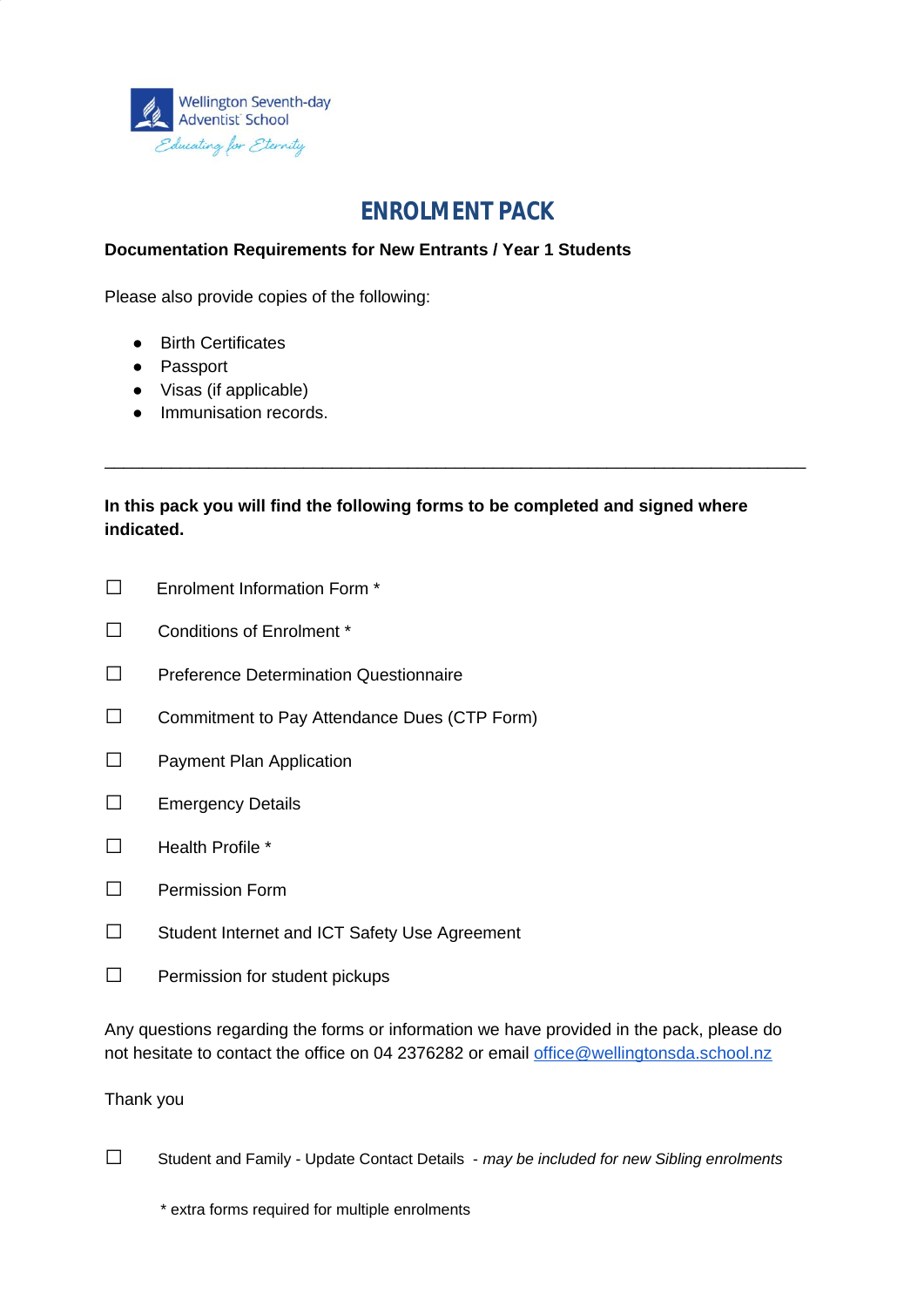

## **ENROLMENT INFORMATION FORM**

#### **STUDENT INFORMATION**

| <b>Family Name</b>    |  | Girl<br>Boy                            |
|-----------------------|--|----------------------------------------|
| <b>First Names</b>    |  | <b>Birth Date</b>                      |
| <b>Preferred Name</b> |  | <b>Previous Class</b>                  |
| Address               |  | Previous School/ Child Care<br>Centre  |
| Postcode:             |  | Years attended:                        |
|                       |  | Number of hours attended each<br>week: |

#### **PARENT AND CONTACT INFORMATION**

| Father/Guardian                                             | E-mail address          |  |  |  |
|-------------------------------------------------------------|-------------------------|--|--|--|
| Occupation                                                  |                         |  |  |  |
| Employer                                                    | <b>Contact Phone</b>    |  |  |  |
| Religion<br><b>SDA</b><br>Other                             | <b>Church Attending</b> |  |  |  |
| Mother/ Guardian                                            | E-mail address          |  |  |  |
| Occupation                                                  |                         |  |  |  |
| Employer                                                    | <b>Contact Phone</b>    |  |  |  |
| Religion<br><b>SDA</b><br>Other                             | <b>Church Attending</b> |  |  |  |
| Names of siblings who may be attending school in the future |                         |  |  |  |
| <b>First Name</b>                                           | Date of birth           |  |  |  |
| <b>First Name</b>                                           | Date of birth           |  |  |  |

#### **STATISTICAL INFORMATION**

| Ethnic Background                                                     | Home Language                               | Iwi Affiliation of Maori Students |
|-----------------------------------------------------------------------|---------------------------------------------|-----------------------------------|
| Citizenship - Passport must be sighted                                | Number of Children in Family                | Place in Family                   |
| New Entrant Information<br>Immunisation Card info must be<br>provided | <b>Birth Certificate</b><br>Must be sighted | Vaccination Card Yes/No           |

# **GENERAL INFORMATION** Student Special Needs or Abilities (e.g. dyslexia, autism, gifted assessment) Student Interests Transport Transport To School Transport Transport Transport Transport Transport Transport Transport Transport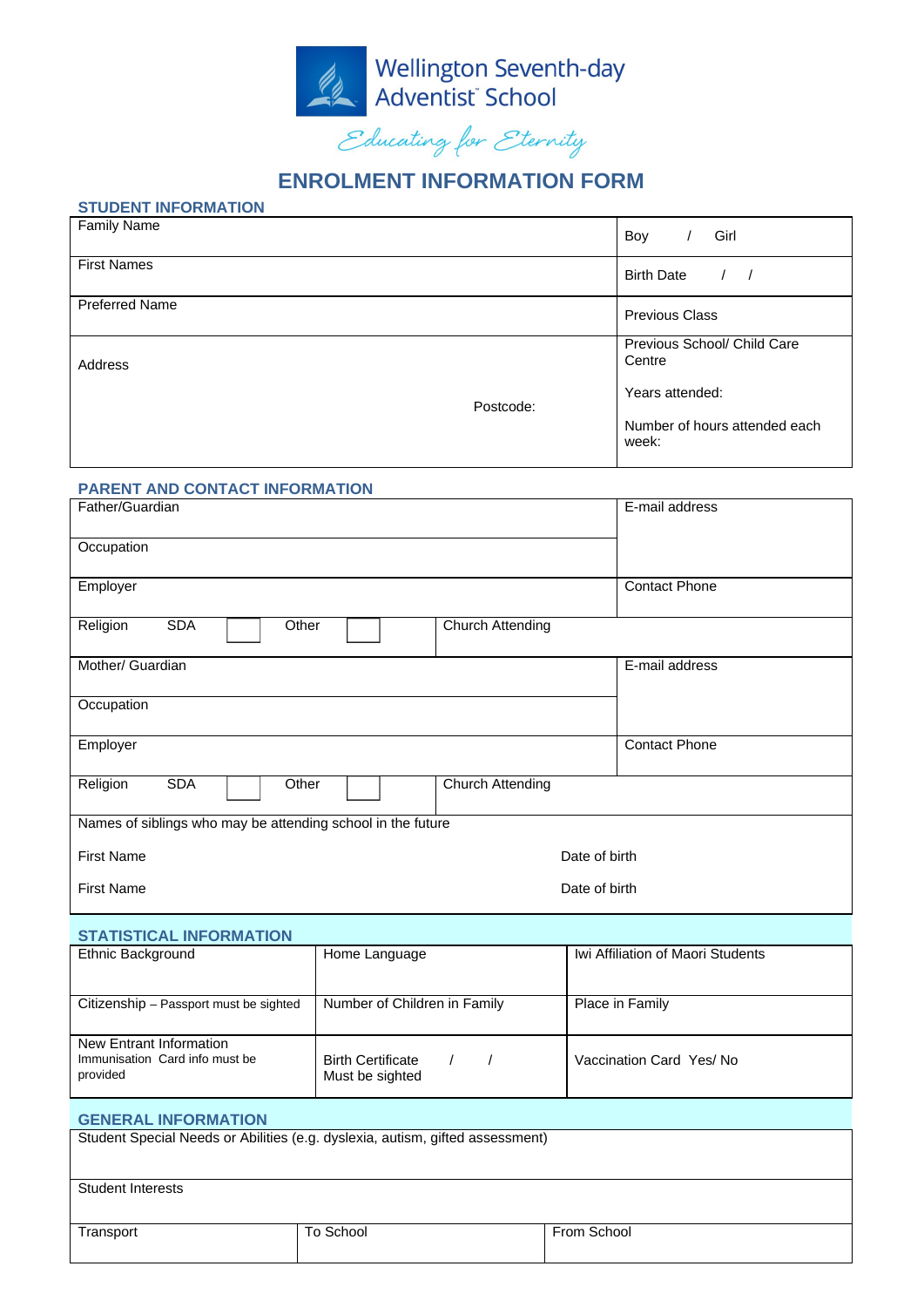

## **PREFERENCE DETERMINATION QUESTIONNAIRE**

Wellington Seventh-day Adventist School is a state-integrated Christian school. We are able to enrol students from any Christian denomination. We may also enrol a limited number of students from non-Christian backgrounds; these students are referred to as non-preferential. We value all students and welcome applications from diverse backgrounds.

Please answer the following questions as best you can. If you wish to add further information, please write on a separate sheet of paper and attach it. Please bring the questionnaire and any other material you feel will help to determine your preferential status to the interview.

#### **PERSONAL INFORMATION**

| Parent/caregiver name(s) | Phone      |
|--------------------------|------------|
|                          |            |
| Address                  |            |
|                          |            |
| Student name(s)          | Year level |
|                          |            |

#### **RELIGIOUS INFORMATION**

|               | Are parents/caregivers of the applicant(s) members of the Seventh-day Adventist Church?                                                                                                                                                          |     |           |
|---------------|--------------------------------------------------------------------------------------------------------------------------------------------------------------------------------------------------------------------------------------------------|-----|-----------|
|               |                                                                                                                                                                                                                                                  | Yes | <b>No</b> |
| If YES:<br>a. | Which church is membership held at?                                                                                                                                                                                                              |     |           |
| b.            | Which church is being attended currently?                                                                                                                                                                                                        |     |           |
| c.            | Name of church pastor?                                                                                                                                                                                                                           |     |           |
| 0R<br>If NO:  |                                                                                                                                                                                                                                                  |     |           |
| a.            | Are you members of a church congregation?                                                                                                                                                                                                        |     |           |
| b.            | If YES (in 'a' above), which church congregation?                                                                                                                                                                                                |     |           |
|               | Are you a regular and active church member of the congregation?                                                                                                                                                                                  |     |           |
|               | Describe your involvement in church life                                                                                                                                                                                                         | Yes | <b>No</b> |
|               | Name and phone number of pastor or church official who can verify your comments (above)                                                                                                                                                          |     |           |
|               | Why did you choose this school for your child to attend?                                                                                                                                                                                         |     |           |
|               | Are you prepared to become involved in the life of the school and support the various activities of the school? (worship,                                                                                                                        |     |           |
|               | Christian outreach, weeks of spiritual emphasis, church programs)                                                                                                                                                                                | Yes | <b>No</b> |
|               | Are you prepared to support the special character of the school by providing a family environment consistent with the<br>Christian aims and ideals of the school? (church attendance, family worship, prayers, healthy lifestyle, Bible reading) |     |           |
|               |                                                                                                                                                                                                                                                  | Yes | <b>No</b> |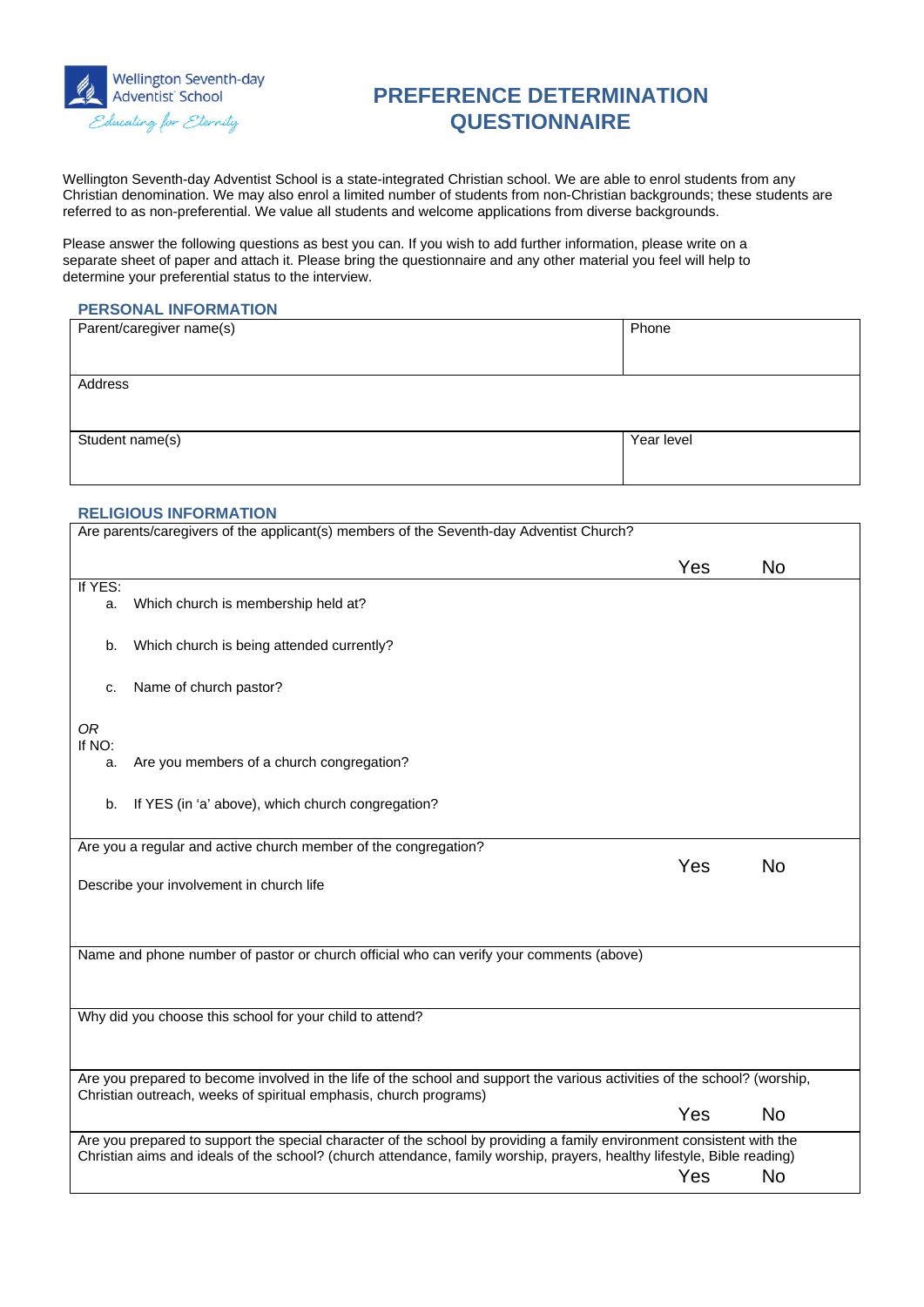

# **EMERGENCY DETAILS**

This must be completed, along with the Health Profile, by all adult and student participants in school activities and events, to comply with school health and safety requirements, and to enable the school to ensure that optimal staffing levels are provided, the specific needs of participants are met and the educational value and safety of school activities and events is maximised.

| Name           |       |       | <b>DOB</b>     |  |
|----------------|-------|-------|----------------|--|
| <b>Address</b> |       |       |                |  |
|                |       |       |                |  |
| Phone          | Home: | Work: | <b>Mobile:</b> |  |

| <b>Family Doctor</b>                 |                                    |  | <b>Phone</b> |  |
|--------------------------------------|------------------------------------|--|--------------|--|
| <b>Address</b>                       |                                    |  |              |  |
|                                      |                                    |  |              |  |
| <b>Community Service Card number</b> |                                    |  |              |  |
|                                      | Medic Alert number (if applicable) |  |              |  |

#### **EMERGENCY CONTACT DETAILS** (please provide at least two sets of contact details not already covered on Family Form)

| Name           |       |       |                |
|----------------|-------|-------|----------------|
| Relationship   |       |       |                |
| <b>Address</b> |       |       |                |
| Phone          | Home: | Work: | <b>Mobile:</b> |

| Name           |       |       |                |  |
|----------------|-------|-------|----------------|--|
| Relationship   |       |       |                |  |
| <b>Address</b> |       |       |                |  |
| Phone          | Home: | Work: | <b>Mobile:</b> |  |

| Name           |       |       |                |  |
|----------------|-------|-------|----------------|--|
| Relationship   |       |       |                |  |
| <b>Address</b> |       |       |                |  |
| Phone          | Home: | Work: | <b>Mobile:</b> |  |

| <b>Print Name</b> | Date                                    |
|-------------------|-----------------------------------------|
| <b>Signature</b>  | To be read and signed by legal guardian |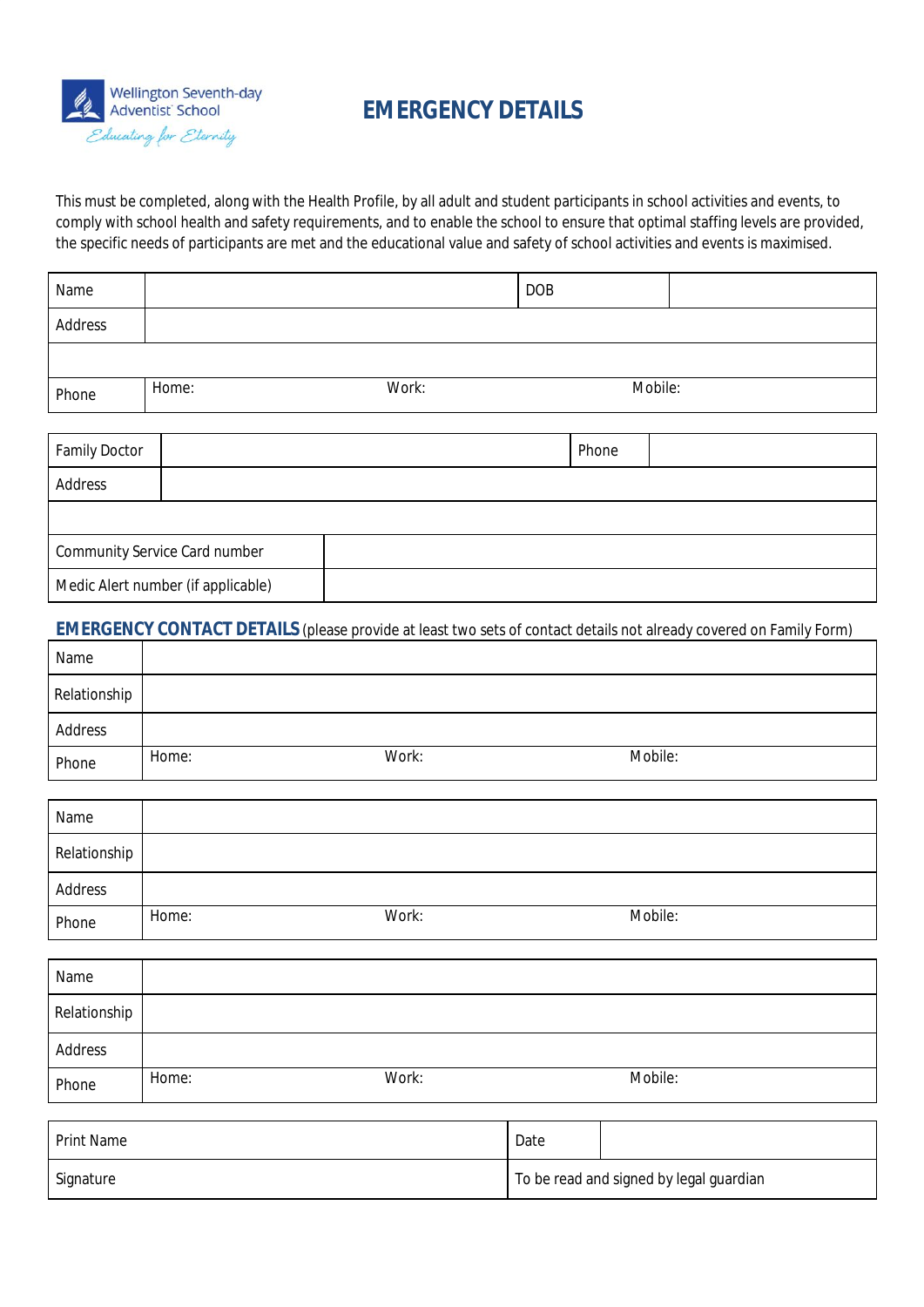

# **HEALTH PROFILE**

| Name                                                                                                                                                                                                                                                                  |                                                     |                                                              |  |        | <b>Medic Alert Number</b><br>(if known)                                            |  |  |                                                                                                                                                                          |
|-----------------------------------------------------------------------------------------------------------------------------------------------------------------------------------------------------------------------------------------------------------------------|-----------------------------------------------------|--------------------------------------------------------------|--|--------|------------------------------------------------------------------------------------|--|--|--------------------------------------------------------------------------------------------------------------------------------------------------------------------------|
| 1.                                                                                                                                                                                                                                                                    | Please tick if your child has any of the following: |                                                              |  |        |                                                                                    |  |  |                                                                                                                                                                          |
|                                                                                                                                                                                                                                                                       | <b>Migraine</b>                                     |                                                              |  |        | <b>Epilepsy</b>                                                                    |  |  | <b>Asthma</b>                                                                                                                                                            |
|                                                                                                                                                                                                                                                                       | <b>Diabetes</b>                                     |                                                              |  |        | <b>Travel Sickness</b>                                                             |  |  | Fits of any type                                                                                                                                                         |
|                                                                                                                                                                                                                                                                       |                                                     | <b>Chronic Nose Bleeds</b>                                   |  |        | <b>Heart Condition</b>                                                             |  |  | <b>Dizzy spells</b>                                                                                                                                                      |
|                                                                                                                                                                                                                                                                       |                                                     | <b>Colour Blindness</b>                                      |  |        |                                                                                    |  |  |                                                                                                                                                                          |
|                                                                                                                                                                                                                                                                       |                                                     | <b>Other (Please specify)</b>                                |  |        |                                                                                    |  |  |                                                                                                                                                                          |
| 2.                                                                                                                                                                                                                                                                    |                                                     | Is your child currently taking medication?                   |  |        | Yes/No                                                                             |  |  | If YES, please state:                                                                                                                                                    |
| Ailment/s                                                                                                                                                                                                                                                             |                                                     |                                                              |  |        |                                                                                    |  |  |                                                                                                                                                                          |
|                                                                                                                                                                                                                                                                       |                                                     | Name of medication/s                                         |  |        |                                                                                    |  |  |                                                                                                                                                                          |
|                                                                                                                                                                                                                                                                       |                                                     | Dosage and times to be taken                                 |  |        |                                                                                    |  |  |                                                                                                                                                                          |
| <b>Other treatment</b>                                                                                                                                                                                                                                                |                                                     |                                                              |  |        |                                                                                    |  |  |                                                                                                                                                                          |
| 3.                                                                                                                                                                                                                                                                    |                                                     | limit full participation in any activities?                  |  | Yes/No |                                                                                    |  |  | Has your child had any major injuries (breaks or strains) or illness (glandular fever, etc.) in the last six months that may<br>If YES, please state the injury/illness: |
| 4.                                                                                                                                                                                                                                                                    |                                                     |                                                              |  |        | Is your child allergic to any of the following? Please specify and state treatment |  |  |                                                                                                                                                                          |
|                                                                                                                                                                                                                                                                       |                                                     | <b>Prescription medication</b>                               |  |        |                                                                                    |  |  |                                                                                                                                                                          |
| Food                                                                                                                                                                                                                                                                  |                                                     |                                                              |  |        |                                                                                    |  |  |                                                                                                                                                                          |
| <b>Bites and stings</b>                                                                                                                                                                                                                                               |                                                     |                                                              |  |        |                                                                                    |  |  |                                                                                                                                                                          |
| <b>Other allergies</b>                                                                                                                                                                                                                                                |                                                     |                                                              |  |        |                                                                                    |  |  |                                                                                                                                                                          |
| When was your child's last tetanus injection? ________<br>5.                                                                                                                                                                                                          |                                                     |                                                              |  |        |                                                                                    |  |  |                                                                                                                                                                          |
| 6.                                                                                                                                                                                                                                                                    |                                                     | Outline any dietary requirements ______                      |  |        |                                                                                    |  |  |                                                                                                                                                                          |
| 7.                                                                                                                                                                                                                                                                    |                                                     | What pain medication may your child be given if necessary? _ |  |        |                                                                                    |  |  |                                                                                                                                                                          |
| Is there any information the staff should know to ensure the physical and emotional safety of your child? (For example,<br>8.<br>cultural practices, disability, anxiety about heights/darkness/small spaces, behaviour or emotional problems) Yes/No                 |                                                     |                                                              |  |        |                                                                                    |  |  |                                                                                                                                                                          |
|                                                                                                                                                                                                                                                                       |                                                     |                                                              |  |        |                                                                                    |  |  |                                                                                                                                                                          |
| Please tick the following where applicable:                                                                                                                                                                                                                           |                                                     |                                                              |  |        |                                                                                    |  |  |                                                                                                                                                                          |
| I agree that if prescribed medication needs to be administered, a designated adult will be assigned to do this. I will ensure<br>the medication is clearly labelled, securely fastened and handed to the designated adult with instructions on its<br>administration. |                                                     |                                                              |  |        |                                                                                    |  |  |                                                                                                                                                                          |
|                                                                                                                                                                                                                                                                       |                                                     |                                                              |  |        |                                                                                    |  |  | I will inform the school as soon as possible of any changes in the medical condition or other circumstances during the year                                              |
| I agree to my child receiving any emergency medical, dental, or surgical treatment, including anaesthetic or blood                                                                                                                                                    |                                                     |                                                              |  |        |                                                                                    |  |  |                                                                                                                                                                          |

transfusion, as considered necessary by the medical authorities present.

Any medical costs not covered by ACC or a Community Service Card will be paid by me.

| <b>Print Name</b> | Date |                                         |
|-------------------|------|-----------------------------------------|
| <b>Signature</b>  |      | To be read and signed by legal guardian |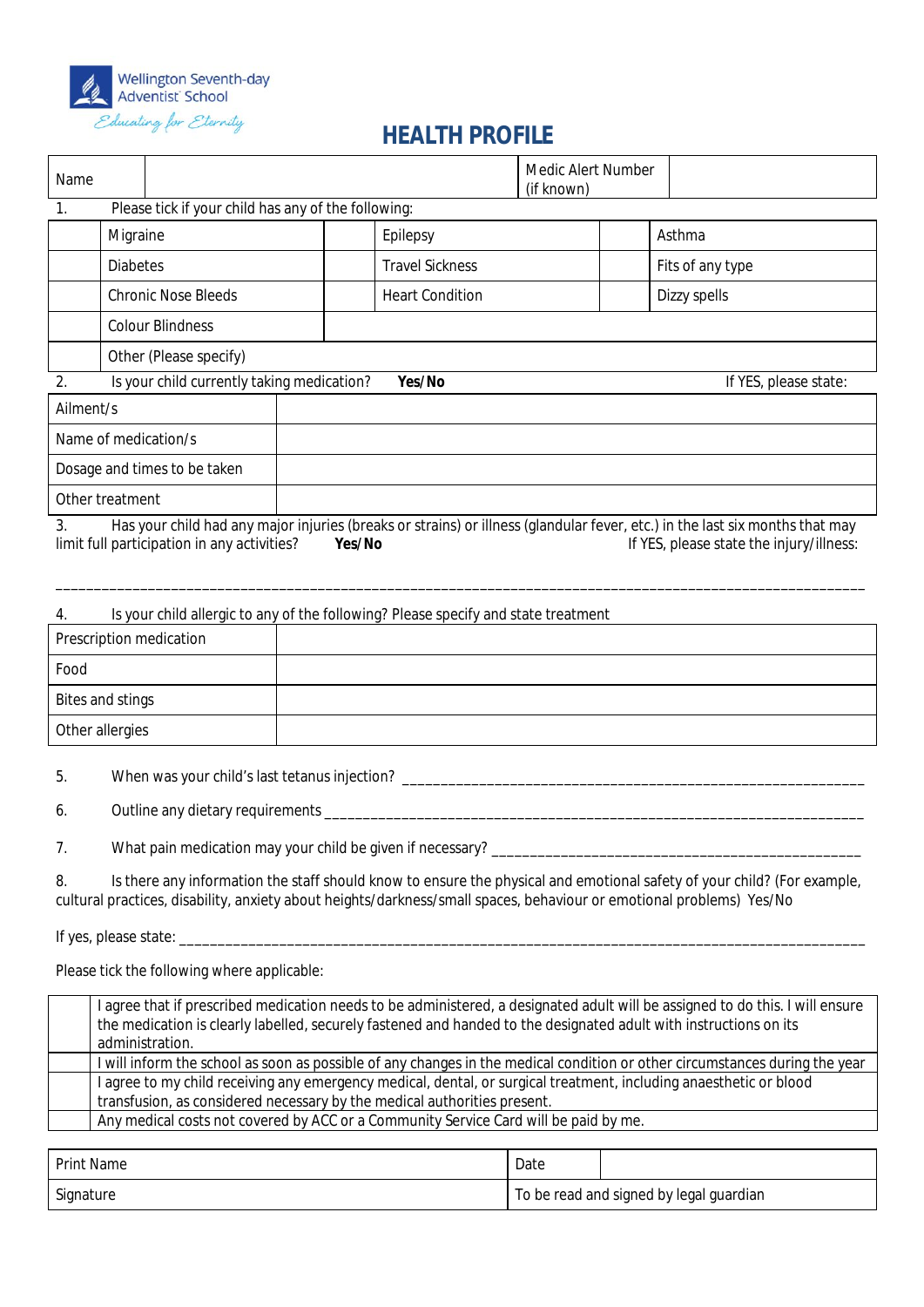

# **PERMISSION FORM**

Dear Parents / Caregivers

Please read this form carefully, understanding that permission is granted for the **duration of the child's enrolment**. If you have any questions about any part of this form, please contact the Office at [office@wellingtonsda.school.nz](mailto:office@wellingtonsda.school.nz) or call us on 04 237 6282

| Room/Rooms _________________ |                                            |                                |
|------------------------------|--------------------------------------------|--------------------------------|
|                              |                                            |                                |
|                              |                                            |                                |
|                              | Phone numbers: Home ______________________ | Mobile _______________________ |
|                              | Work ________________________              |                                |

Please tick box to indicate you give permission. A tick indicates **Yes**)

**□** I give permission for my child/children to leave school grounds for educational or sporting events.

**□** I give permission for my child's work to be used in school publications, understanding that the newsletter is placed on the website. This may include the class blog where the<br>student's first names only will be used. (This could occasionally include a local newspaper)

**□** I give permission for my child's photo to be used in school publications. This may include our website, Facebook or a local newspaper.

**□** I give permission for my child to be videoed; this may be used on the class blog or website or may be used by teachers for their professional development.

#### **Medical emergencies:**

I give permission for school staff to act on my behalf in the event of a medical emergency, where the school staff are unable to contact me or any of the emergency contacts I have given for my child. I will pay any associated costs of the emergency treatment.

| Parent/ Caregiver signature: | Date: |
|------------------------------|-------|
|------------------------------|-------|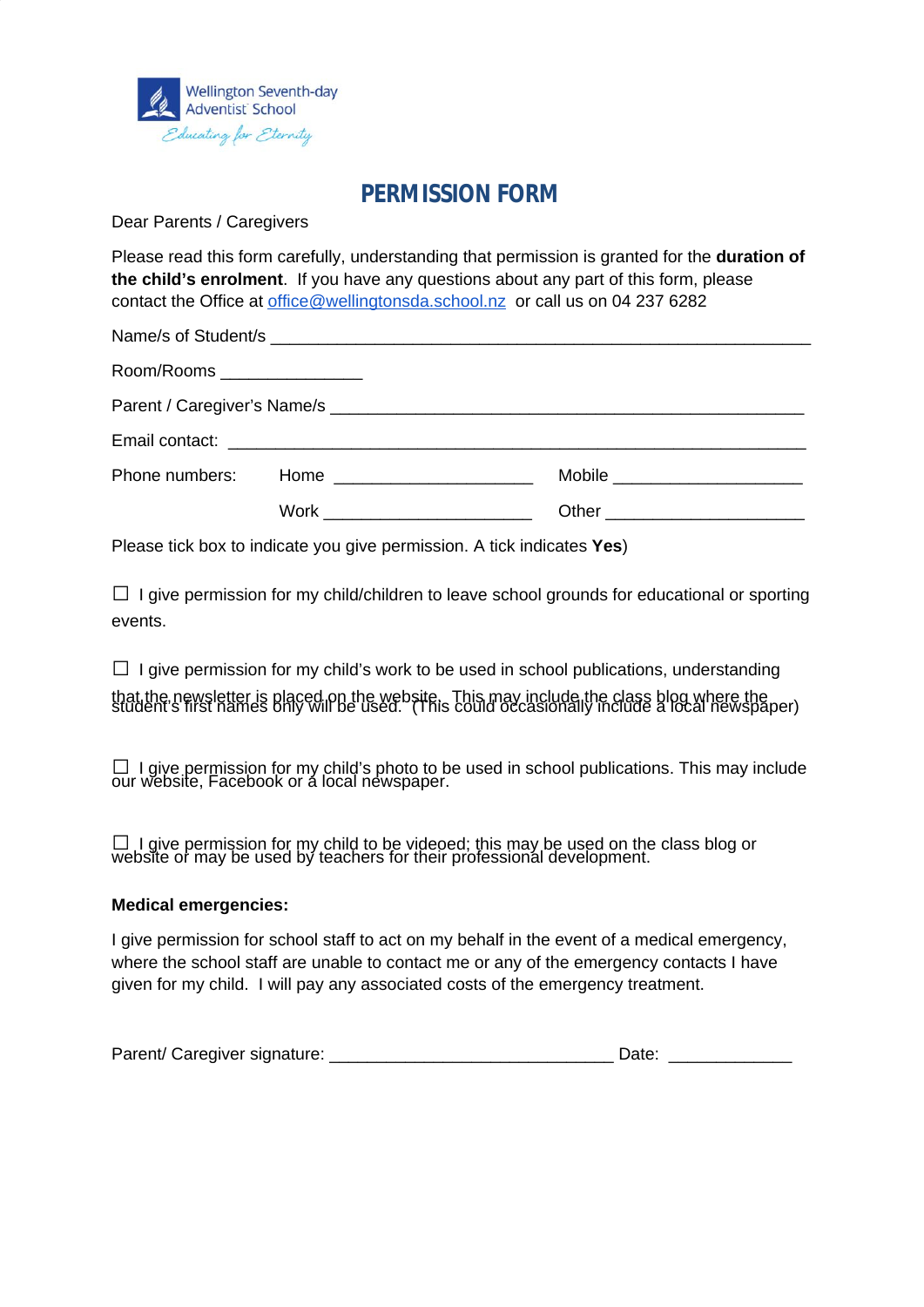# **Kawa of Care with Digital Devices Student Internet and ICT Safety Use Agreement**



| <b>Student Agreement for Cyber Safety</b>                                                                                                                                                                                                                                                                                                                                                                                                                                                                                                                                                                                                                          | <b>What Cyber Safety Looks Like</b>                                                                                                                                                                                                                                                                                                                                                                                   |
|--------------------------------------------------------------------------------------------------------------------------------------------------------------------------------------------------------------------------------------------------------------------------------------------------------------------------------------------------------------------------------------------------------------------------------------------------------------------------------------------------------------------------------------------------------------------------------------------------------------------------------------------------------------------|-----------------------------------------------------------------------------------------------------------------------------------------------------------------------------------------------------------------------------------------------------------------------------------------------------------------------------------------------------------------------------------------------------------------------|
| • I will respect others by always using this<br>Chromebook to interact with anyone in a<br>kind, positive and helpful way.<br>• I will always be in the right place and the<br>right time when I am online<br>• I will protect my chromebook password<br>and my school email account password<br>and keep it completely secret<br>$\bullet$ I will log out when I am not using my<br>Chromebook or the school's device<br>whatever is true, whatever is honorable, whatever is just,<br>whatever is pure, whatever is lovely, whatever is<br>commendable, if there is any excellence, if there is anything<br>worthy of praise, think about these things. Phil 4:8 | I will tell my parents when I am going to<br>work online<br>• I will always tell an adult when I see or<br>hear something inappropriate or I feel<br>unsafe<br>• I will follow instructions about the length of<br>time I am allowed on the internet<br>• I will never share my password<br>I will use the Chromebook and school<br>email for learning only<br>My emails are positive and connected to<br>my learning |

| Kotahitanga<br>(Whanau Engagement)<br><b>Teacher/School Agreement</b>                                                                                                                                                                                                                                                                                                                                                                                                                                                                                                                                                                                                                                                                                       | <b>What That Looks Like:</b>                                                                                                                                                                                                                                                                                                                                                                                                                                                                                                                                                                                                 |
|-------------------------------------------------------------------------------------------------------------------------------------------------------------------------------------------------------------------------------------------------------------------------------------------------------------------------------------------------------------------------------------------------------------------------------------------------------------------------------------------------------------------------------------------------------------------------------------------------------------------------------------------------------------------------------------------------------------------------------------------------------------|------------------------------------------------------------------------------------------------------------------------------------------------------------------------------------------------------------------------------------------------------------------------------------------------------------------------------------------------------------------------------------------------------------------------------------------------------------------------------------------------------------------------------------------------------------------------------------------------------------------------------|
| Student's learning tasks are appropriate for<br>$\bullet$<br>their needs and interests and extend their<br>thinking<br>The classroom environment adheres to the<br>Cybersmart values<br>Teachers will give students the affirming<br>$\bullet$<br>and guiding feedback online that will<br>support next steps in their learning<br>Teachers will provide support and training<br>$\bullet$<br>opportunities to families to help them<br>support their children's learning<br>Teachers will ensure Chromebooks are<br>kept safe while they are at school<br>Planning for learning reflects the values,<br>$\bullet$<br>principles and learning objectives from the<br>NZ Curriculum, developed by the school to<br>embrace their Charter and Strategic Goals | Home Learning is linked to the classroom<br>programme<br>Teacher comments will be evident on the<br>student's work on the Chromebook<br>Cybersmart values and behaviours will be<br>$\bullet$<br>taught and displayed on classroom walls<br>Teachers will keep up regular contact with<br>$\bullet$<br>parents about home learning<br>Liquid, food and drink paints etc. will be<br>kept away from students when they are<br>working on the Chromebooks<br>Teachers will know and respect what<br>students bring to school and demonstrate<br>cultural responsiveness in all their<br>interactions with students and Whanau. |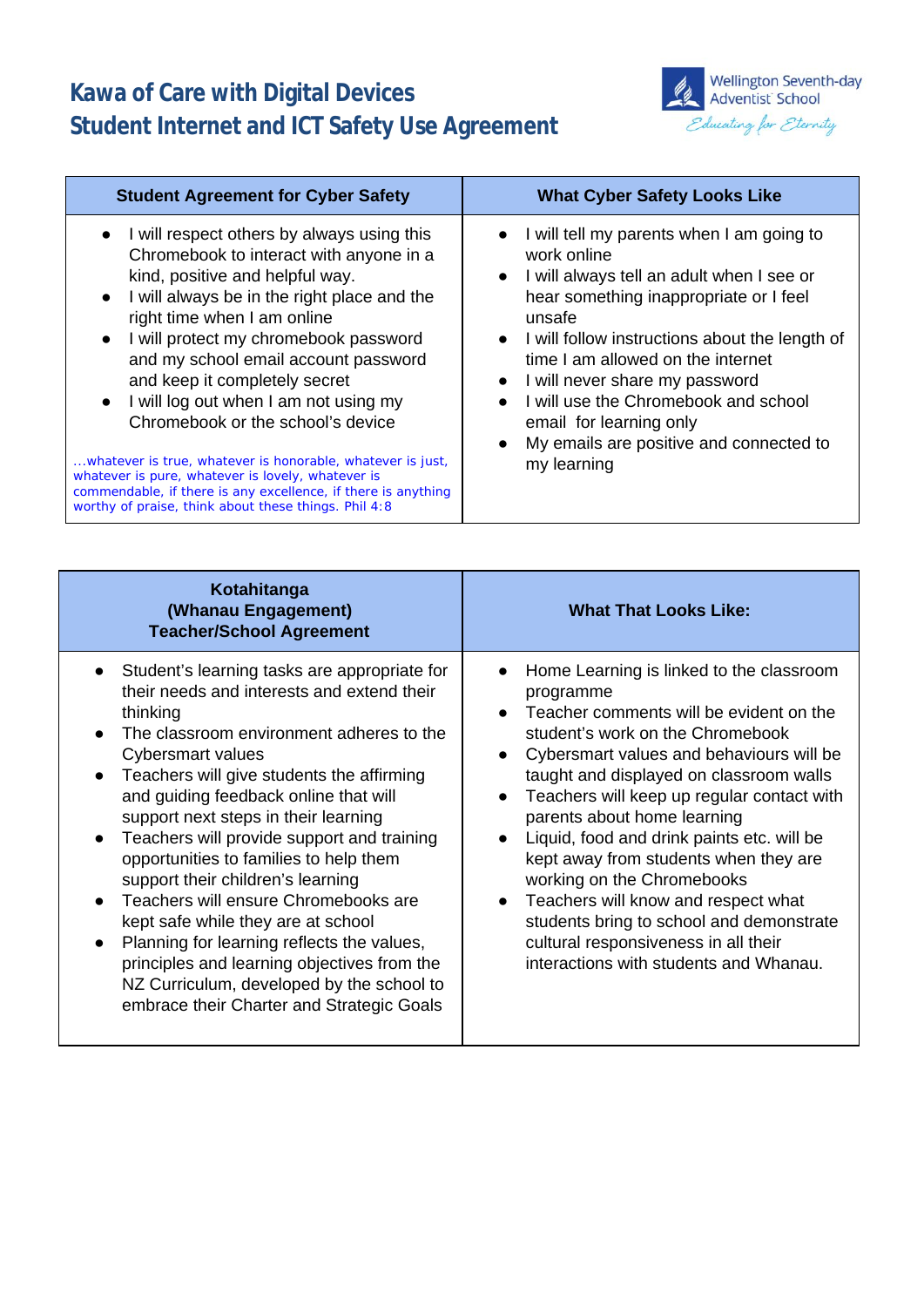| <b>Classroom</b><br><b>Teacher/Class Agreement</b>                                                                                                                                                                                                                                                                                                                                                                                                                                                                                                                                                                                                                                                                                                                                                                                                                                                                                                                                                                                                                                                      | <b>Consequences</b>                                                                                                                                                                                                                                                                                                                                                                                                                                                                                                                                                                                         |  |  |
|---------------------------------------------------------------------------------------------------------------------------------------------------------------------------------------------------------------------------------------------------------------------------------------------------------------------------------------------------------------------------------------------------------------------------------------------------------------------------------------------------------------------------------------------------------------------------------------------------------------------------------------------------------------------------------------------------------------------------------------------------------------------------------------------------------------------------------------------------------------------------------------------------------------------------------------------------------------------------------------------------------------------------------------------------------------------------------------------------------|-------------------------------------------------------------------------------------------------------------------------------------------------------------------------------------------------------------------------------------------------------------------------------------------------------------------------------------------------------------------------------------------------------------------------------------------------------------------------------------------------------------------------------------------------------------------------------------------------------------|--|--|
| Use our devices for learning only.<br>$\bullet$<br>Emailing others and chatting is not<br>considered learning.<br>Email addresses to be used for school and<br>learning purposes.<br>Handle the devices with care at all times<br>$\bullet$<br>Playing games that have not been<br>approved by the teacher(s) is not learning.<br>Use approved websites that have been<br>$\bullet$<br>approved by the teachers.<br>I will leave the settings alone in all<br>devices.<br>Refrain from using your email for signing<br>$\bullet$<br>up for websites and games.<br>Refrain from listening to music on<br>$\bullet$<br>YouTube unless given express<br>permission.<br>Keep liquid and food away from devices.<br>Downloading Apps, programs need to be<br>$\bullet$<br>approved by the teacher(s).<br>Wash your hands before using a device.<br>$\bullet$<br>Type gently.<br>We will respect the devices and how we<br>$\bullet$<br>use them.<br>We will always do our best when using a<br>device.<br>I will let the teacher(s) know if I am aware<br>that someone is not following the kawa of<br>care. | If you use the device to socialise with<br>others in our school and to people out of<br>our school you will receive a warning.<br>You will receive 3 warnings before your<br>account is suspended and you will not be<br>allowed to use any devices in the school<br>for a set amount of time agreed upon the<br>teacher(s)<br>The teacher(s) will then call a meeting<br>with my parents to discuss my online<br>behaviour<br>If the kawa is broken, the teacher(s) will<br>contact your parents.<br>The teachers have the right to collect<br>evidence of my online behaviour.<br>Google Doc Expectations |  |  |
| I will ensure to read and edit the work I submit through google docs and Hapara.<br>I will make every effort to proof-read my work before I submit it.                                                                                                                                                                                                                                                                                                                                                                                                                                                                                                                                                                                                                                                                                                                                                                                                                                                                                                                                                  |                                                                                                                                                                                                                                                                                                                                                                                                                                                                                                                                                                                                             |  |  |

I will organise my google drive so that documents are put into the appropriate folders. I will respond appropriately to feedback that I receive from my teacher(s) - this includes my homework, and any work that I submit.

I agree to this contract and will follow the Kawa of Care set out in it. I will take responsibility for my own actions and be a responsible digital citizen at all times.

Signed:

(Student)

(Parent)

Date:

Thank you to Tairangi School and Whaea Rona for this Kawa of Care which we have adapted to suit our school.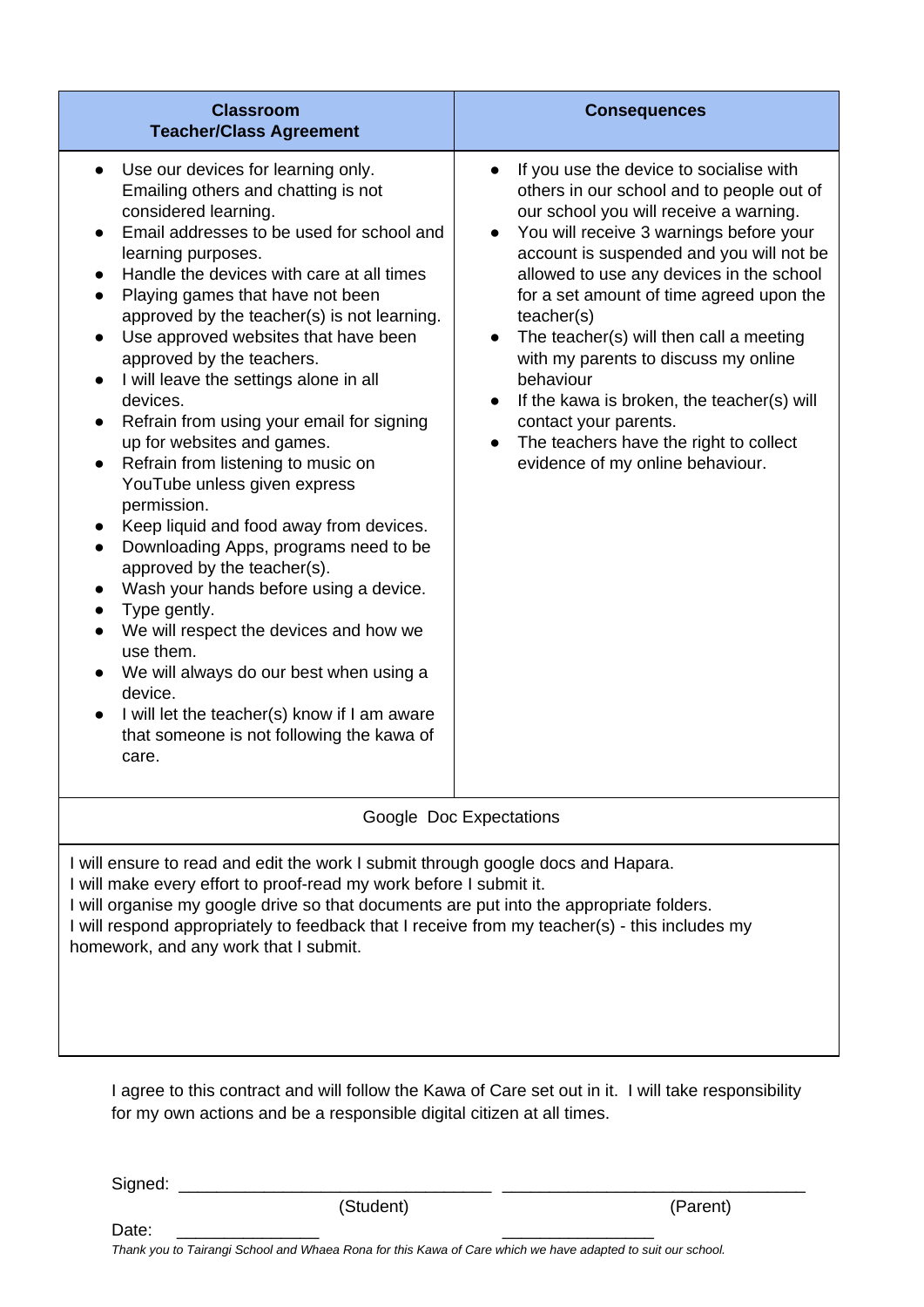

# **PERMISSION TO PICK UP STUDENTS**

**Permission to Pick Up the following Student/s**

\_\_\_\_\_\_\_\_\_\_\_\_\_\_\_\_\_\_\_\_\_\_\_\_\_\_\_\_\_\_\_\_\_\_\_\_\_\_\_\_\_\_\_\_\_\_\_\_\_

\_\_\_\_\_\_\_\_\_\_\_\_\_\_\_\_\_\_\_\_\_\_\_\_\_\_\_\_\_\_\_\_\_\_\_\_\_\_\_\_\_\_\_\_\_\_\_\_\_

\_\_\_\_\_\_\_\_\_\_\_\_\_\_\_\_\_\_\_\_\_\_\_\_\_\_\_\_\_\_\_\_\_\_\_\_\_\_\_\_\_\_\_\_\_\_\_\_\_

\_\_\_\_\_\_\_\_\_\_\_\_\_\_\_\_\_\_\_\_\_\_\_\_\_\_\_\_\_\_\_\_\_\_\_\_\_\_\_\_\_\_\_\_\_\_\_\_\_

\_\_\_\_\_\_\_\_\_\_\_\_\_\_\_\_\_\_\_\_\_\_\_\_\_\_\_\_\_\_\_\_\_\_\_\_\_\_\_\_\_\_\_\_\_\_\_\_\_

**The following people are authorised to pick up the above named students:**

| <b>Name</b> | <b>Address</b> | Phone |
|-------------|----------------|-------|
|             |                |       |
|             |                |       |
|             |                |       |
|             |                |       |
|             |                |       |
|             |                |       |
|             |                |       |
|             |                |       |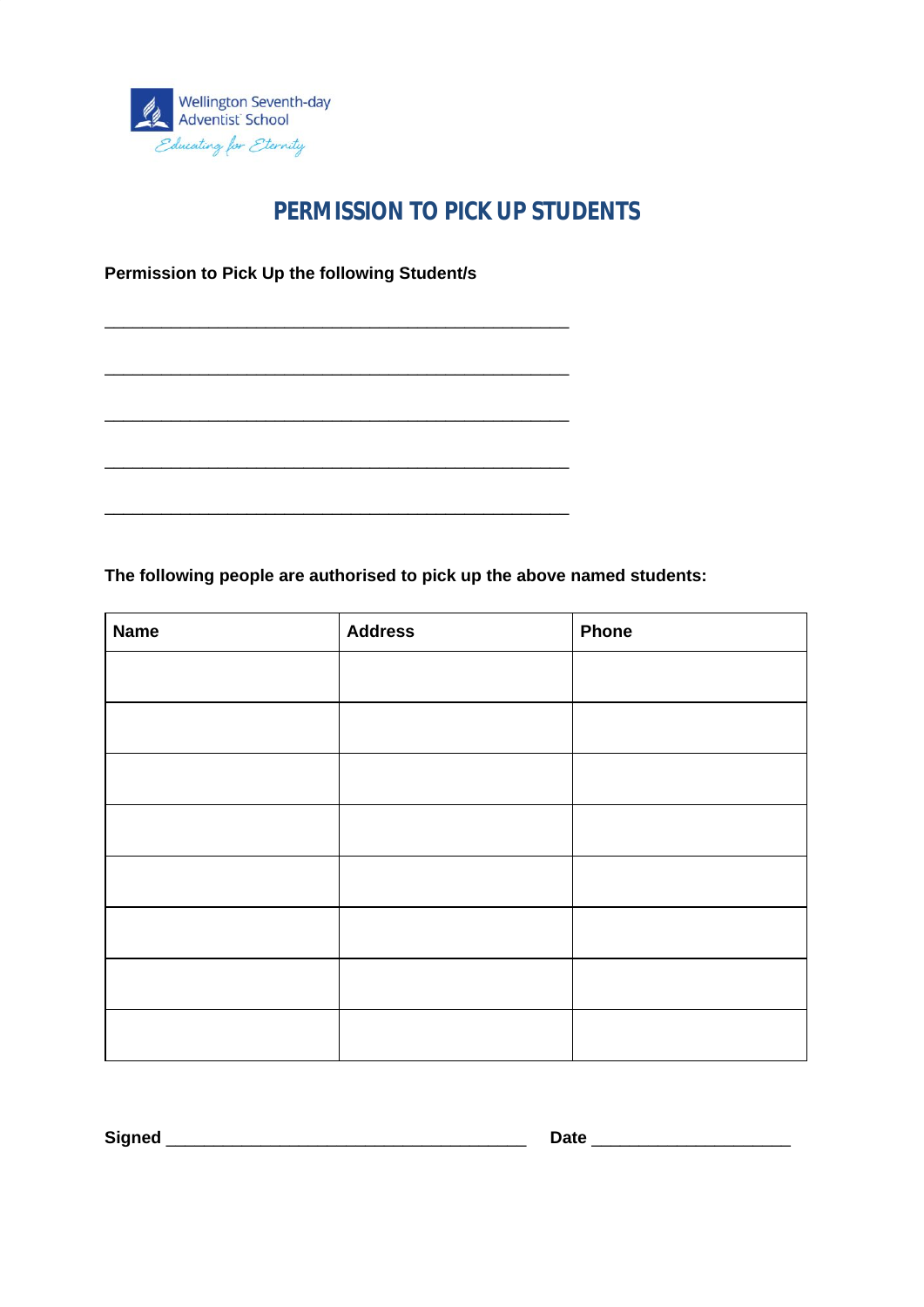# **Our Commitment to Pay Attendance Dues in 2023**

The New Zealand Seventh-day Adventist **Schools Association Limited** GST Reg Number: 60-663-459



Private Bag 94200 Howick, Auckland 2145 Toll Free: 0800 4 MY DUES Email: attendancedues@adventist.org.nz

This enrolment document is a legal contract between The New **Zealand Seventh-day Adventist Schools Association Limited as** the Proprietor and the Person(s) Accepting Responsibility for the **Payment of Attendance Dues.** 

**Family Code** 

## **Family Details:**

| <b>Family Details</b>                                  | Parent/Caregiver/Guardian |             | <b>Parent/Caregiver/Guardian</b>       |                                                                                                                                                                                                     |             |
|--------------------------------------------------------|---------------------------|-------------|----------------------------------------|-----------------------------------------------------------------------------------------------------------------------------------------------------------------------------------------------------|-------------|
| <b>Legal Given Names:</b>                              |                           |             |                                        |                                                                                                                                                                                                     |             |
| <b>Legal Surname:</b>                                  |                           |             |                                        |                                                                                                                                                                                                     |             |
| <b>Role/Relationship to</b><br>students: (e.g. Mother) |                           |             |                                        |                                                                                                                                                                                                     |             |
| <b>Telephone:</b>                                      |                           |             |                                        |                                                                                                                                                                                                     |             |
| <b>Email:</b>                                          |                           |             |                                        |                                                                                                                                                                                                     |             |
|                                                        |                           |             |                                        | As the person(s) enrolling the student(s), I (we) accept responsibility for the payment of all dues, and have read and<br>accept the conditions of enrolment as set out on Page 2 of this document. |             |
| Signature of Parent/Caregiver/Guardian                 |                           | <b>Date</b> | Signature of Parent/Caregiver/Guardian |                                                                                                                                                                                                     | <b>Date</b> |
|                                                        |                           |             |                                        |                                                                                                                                                                                                     |             |

## **Account Payer's Details:**

| <b>Account Name:</b>                                |  | <b>Contact Number:</b>            |             |
|-----------------------------------------------------|--|-----------------------------------|-------------|
| <b>Postal Address:</b>                              |  |                                   |             |
| I agree to pay the Attendance Dues for 2023 for the |  | <b>Signature of Account Payer</b> | <b>Date</b> |
| student(s) listed below                             |  |                                   |             |

## Students' Details Kindly provide the details of all students in your family who are currently enrolled at Seventh-day Adventist Schools in New Zealand.

| <b>Legal Surname</b> | <i>Legal Given Name(s)</i><br>(place preferred name in brackets) | 2023<br><b>Year</b><br><b>Level</b> | <b>Start Date</b> | <b>School</b><br><b>Code</b><br>See p2 |
|----------------------|------------------------------------------------------------------|-------------------------------------|-------------------|----------------------------------------|
|                      |                                                                  |                                     |                   |                                        |
|                      |                                                                  |                                     |                   |                                        |
|                      |                                                                  |                                     |                   |                                        |
|                      |                                                                  |                                     |                   |                                        |
|                      |                                                                  |                                     |                   |                                        |
|                      |                                                                  |                                     |                   |                                        |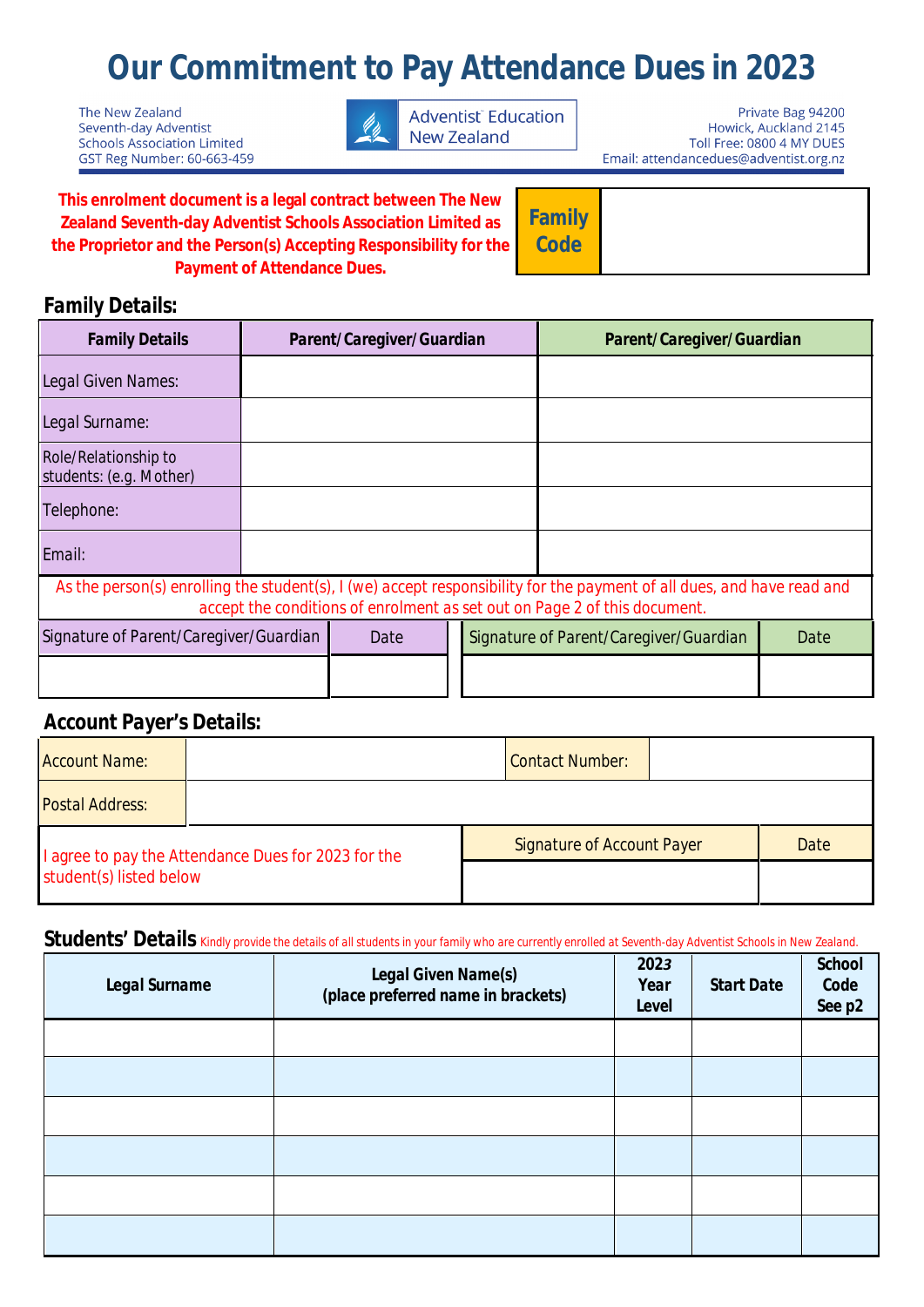# **PIEASE READ OUR CONDITIONS OF ENROIMENT CAREFULLY BEFORE SIGNING** ON THE FIRST PAGE OF THIS DOCUMENT

Attendance Dues are compulsory as permitted by legislation. Unpaid fees may lead to your child being excluded from all Seventh-day Adventist Schools. In the event of a default in payment, then any recovery costs levied by a debt-collection agency will be charged to the account payer.

### ATTENDANCE DUES ARE DUE IN FULL AT THE BEGINNING OF EACH TERM. Payment plans are available by prior arrangement.

## Having applied for enrolment at a New Zealand Seventh-day Adventist Integrated School, I understand the following Terms and Conditions:

- Attendance at a Seventh-day Adventist School is conditional upon the payment of Attendance Dues.  $\mathbf{1}$ .
- $2<sup>0</sup>$ Payment of Attendance Dues is due at the commencement of each school term.
- $\overline{3}$ . Attendance Dues will be invoiced for each student in Term 1, or on enrolment:
	- Years 1 8: \$590 per year (i.e. \$147.50 per term, or \$14.75 per school week)  $\mathbf{a}$ .
	- Years 9 12: \$810 per year (\$202.50 per term, or \$20.25 per school week)  $h_{\cdot}$
- 4. Accounts in arrears at the end of the term may result in exclusion
- $5<sub>1</sub>$ Payment plans can be applied for provided the account is up to date by the end of each term.
- Failure to maintain payment plans up to date may result in exclusion  $6.$
- $\overline{7}$ . The parent or caregiver who enrols the student is ultimately responsible for payment. Where another person or organisation is paying the Attendance dues, they must agree to do this by signing in the Yellow section of the Form.
- $\mathbf{R}$ Any costs, commissions, disbursements and legal fees incurred in the course of The Proprietor recovering outstanding Attendance Dues, will be recovered from the account payer.

I understand that the information given in this form may be disclosed to The Proprietor, or his/her agent for the purposes of collection of Attendance Dues and any other purposes provided for or envisioned in law as promulgated in the Privacy Act (1993)

I have read, understood and agree to comply with all terms and conditions as contained in this document. -

- As Parent/Caregiver/Guardian please sign in the Purple/Green Section overleaf.
- If a sponsorship or scholarship arrangement is in place, please sign in the yellow section overleaf.

|                 | <b>School Codes</b> |                         |              |                |              |            |             |
|-----------------|---------------------|-------------------------|--------------|----------------|--------------|------------|-------------|
| <b>ASDAH</b>    | <b>ASDAH</b>        | Longburn                | <b>LAC</b>   | Rotorua        | <b>ROT</b>   | Waitakere  | WAI         |
| <b>Balmoral</b> | <b>BAL</b>          | New Plymouth            | <b>NPL</b>   | South Auckland | <b>SASDA</b> | Wellington | <b>WEL</b>  |
| Christchurch    | <b>CAS</b>          | <b>Palmerston North</b> | <b>PNACS</b> | Southland      | <b>SACS</b>  | Whakatane  | <b>WHK</b>  |
| Hamilton        | <b>HAM</b>          | Parkside                | <b>PRK</b>   | Tauranga       | tau          | Whangarei  | <b>WACS</b> |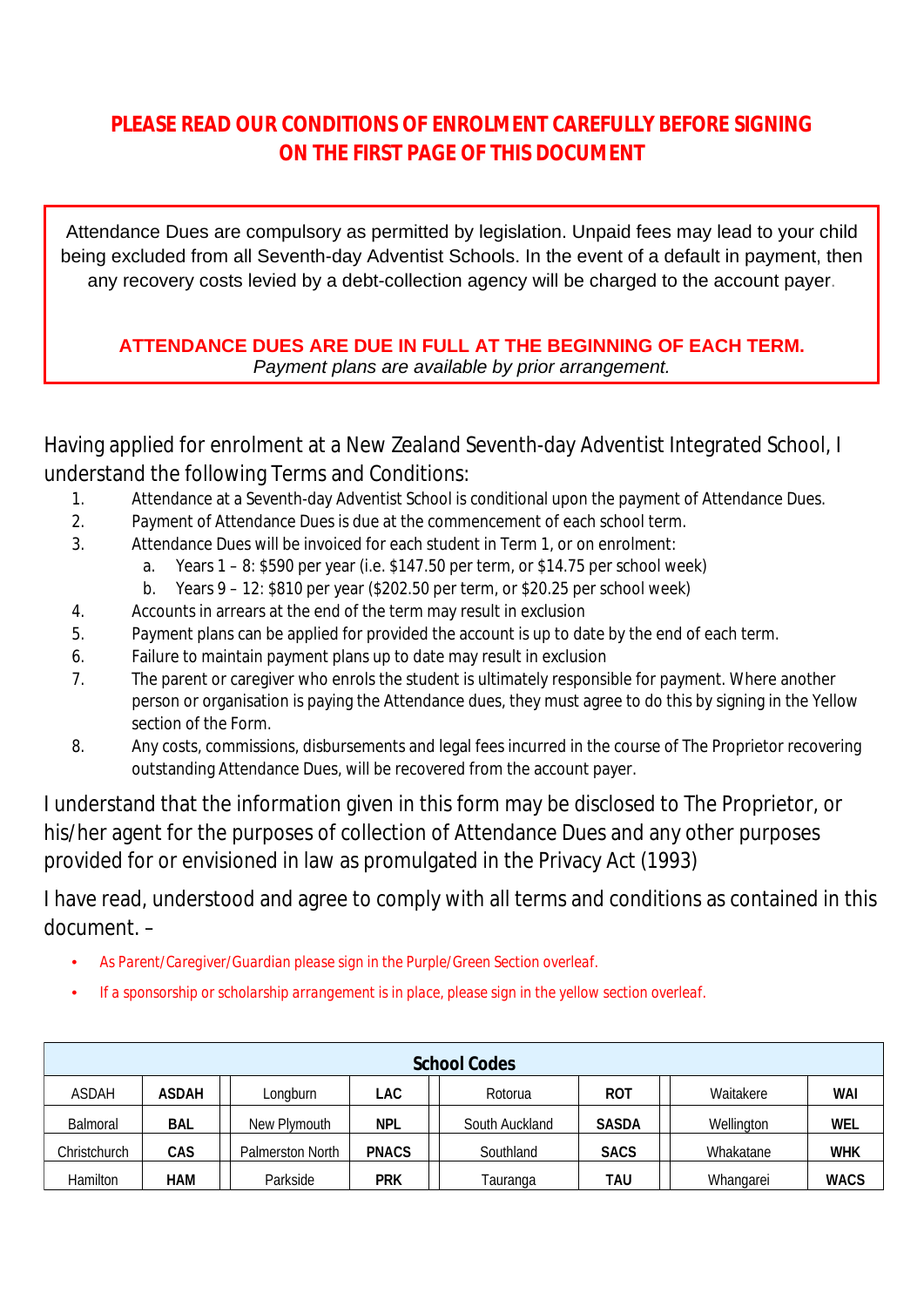## <code>NEW ZEALAND SEVENTH-DAY ADVENTIST SCHOOLS ASSOCIATION</code>

# Payment Plan Agreement Form 2023

*Purpose of this Application*

*By electing to enrol your child in an Adventist school and filling in this form, you are committing to making regular payments towards Attendance Dues. This application is aimed at creating a reasonable, workable schedule for the payment of the Attendance Dues which are your legal obligation.*

#### **\*\*\* Please ensure that you complete all questions below \*\*\***

| <b>Personal Details of Applicant</b> | <b>Account Details</b>                                                                                 |  |  |
|--------------------------------------|--------------------------------------------------------------------------------------------------------|--|--|
| <b>Your Last Name or Family Name</b> | <b>Account Code</b><br>6                                                                               |  |  |
| Your First Name or Given Name(s)     | (Ask school or ring 0800 469 3837 for details)                                                         |  |  |
|                                      | I commit to pay: (see Payment Plan Guideline below)                                                    |  |  |
| <b>Postal Address</b>                | Tick only one and fill in the amount you commit to pay.                                                |  |  |
| <b>Street</b>                        | Weekly<br>Amount \$                                                                                    |  |  |
| <b>Suburb</b>                        |                                                                                                        |  |  |
| City                                 | <b>Fortnightly</b><br>Amount \$                                                                        |  |  |
| <b>Postcode</b>                      | <b>Monthly</b><br>Amount \$                                                                            |  |  |
| <b>Email Address</b>                 | <b>Per Term</b><br>Amount \$                                                                           |  |  |
| <b>Telephone Numbers</b>             | <b>Date of First Payment</b><br>8                                                                      |  |  |
| <b>Daytime</b>                       | Signed<br>Date                                                                                         |  |  |
| Mobile                               | Enrolment in the school cannot be confirmed until this<br>signed form has been returned to the school. |  |  |

## **Payment Plan Guideline**

All payments of Attendance Dues are to be made to The New Zealand Seventh-day Adventist Schools Association, and are due at the commencement of each school term. Where this is not possible, the options are to pay weekly, fortnightly or monthly in advance over the 10 school weeks of each term. *We reserve the right to direct your child 's principal to cancel enrolment for next school term where Attendance Dues payments are not up to date.*

The following schedule is intended to make this task easier for you to budget for the cost of the Attendance Dues (Based on total number "school weeks").

| <b>Frequency of</b>      | <b>Amount to pay per</b> | <b>Amount to pay per</b> |
|--------------------------|--------------------------|--------------------------|
| <b>Payment</b>           | student Years $1 - 8$    | student Years 9-13       |
| Annually (in advance)    | \$590.00                 | \$810.00                 |
| Per Term (in advance)    | \$147.50                 | \$202.50                 |
| Monthly (in advance)     | \$59.00                  | \$81.00                  |
| Fortnightly (in advance) | \$29.50                  | \$40.50                  |
| Weekly (in advance)      | \$14.75                  | \$20.25                  |

#### **Regularly Payment Agreement**

Processing Direct Debit or Automatic Banking Regular Cash Payments to the school Electronic payment directly to the Proprietor

Signed

#### *Electronic Banking Payments are to be made to:*

- The NZ SDA Schools Association Bank Account number **030175 0182096 02**
- Use your Account Reference (see *Account Code* above) and *Student Last Name* as reference.

#### *For NZ SDA Schools Association Office Use Only* **Yes**

Approved Yes No Date Entered Copy to School / Client / NZSDASA